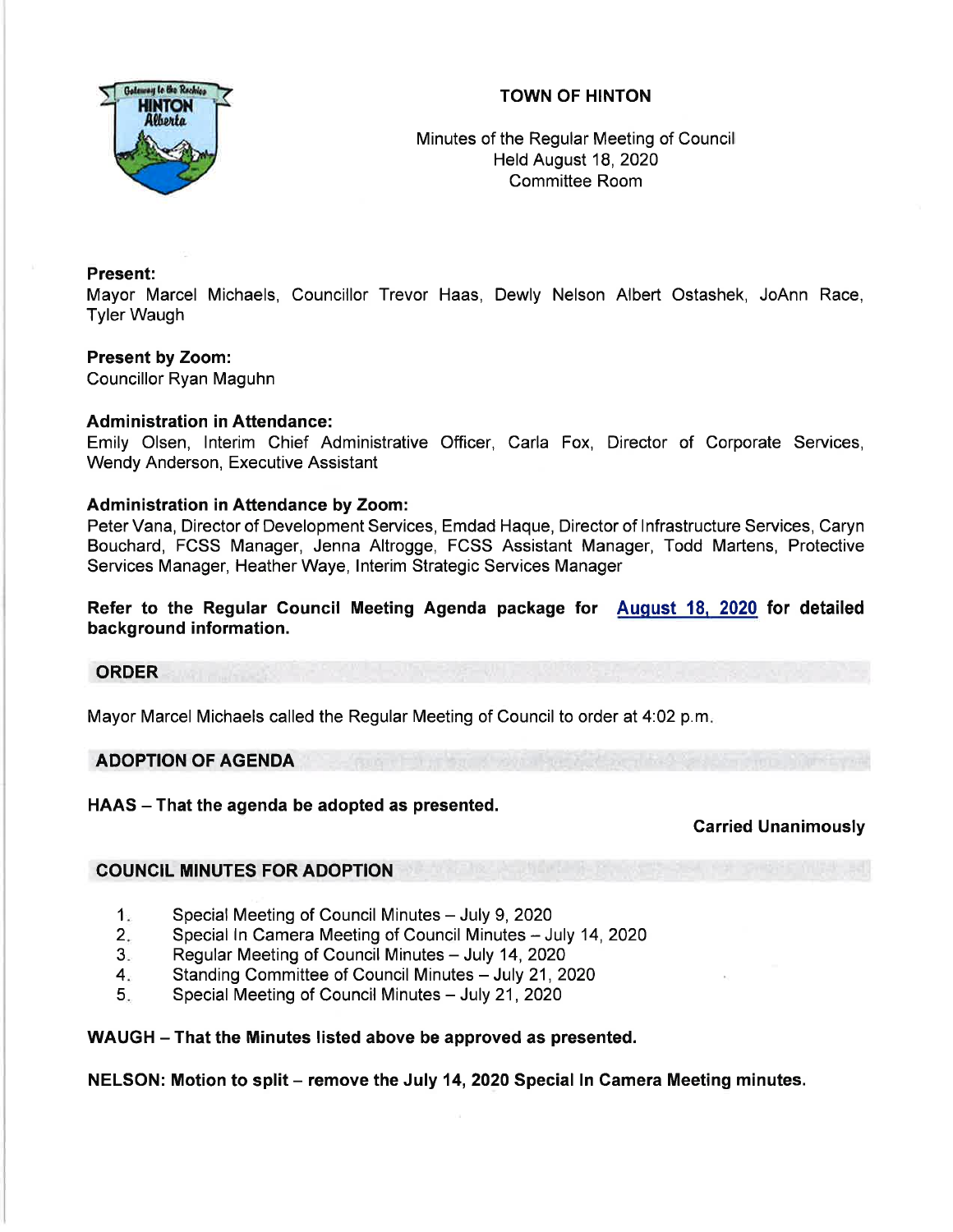Town of Hinton Regular Meeting of Council Minutes- August 18, 2020 Page l2

WAUGH - That the Minutes for #1, 3, 4, and 5 be approved as presented.

Garried Unanimously

NELSON: That the Special In Camera Meeting of Council Minutes - July 14, 2020 be brought to the next Regular Meeting for approval.

Garried Unanimously

### CITIZENS "MINUTE WITH COUNCIL"

No citizens wished to speak with Council

## ACTION ITEMS

### 1. FCSS Service Area Reduction & Restructure

HAAS - That the Town of Hinton enter into an agreement with the Evergreens Foundation, as presented, to provide an annual financial contribution towards the Foundation's Accessible Transportation Service for residents with mobility limitations, based on the Freedom Express model and eliminate The Town-provided Freedom Express Transportation Service area.

Carried Unanimously

### C. Bouchard and J. Altrogge left the meeting at 4:27 p.m.

### 2. Amendments to Remuneration Policv #052

WAUGH - That Council approve Remuneration Policy #052 as presented.

Carried Unanimously

### Subdivision 149 - 467 Gregg Avenue

### Mayor Michaels passed Chair to Deputy Mayor Race at 5:11 p.m.

H. Waye left the meeting at 5:18 p.m

MICHAELS - That Council direct Administration to amend the Development Agreement to defer the obligations for security and installation of the service connections to Lot 18 to the development permit stage and bring back a draft amendment of the Municipal Development Plan that reflect this practice to a future Standing Committee Meeting for decision.

NELSON: Motion to split the above motion

MICHAELS - That Gouncil direct Administration to amend the Development Agreement to defer the obligations for security and installation of the service connections to Lot 18 to the development permit stage.

> Carried 6-1 For: Waugh, Maguhn, Michaels, Ostashek, Nelson, Race Against: Haas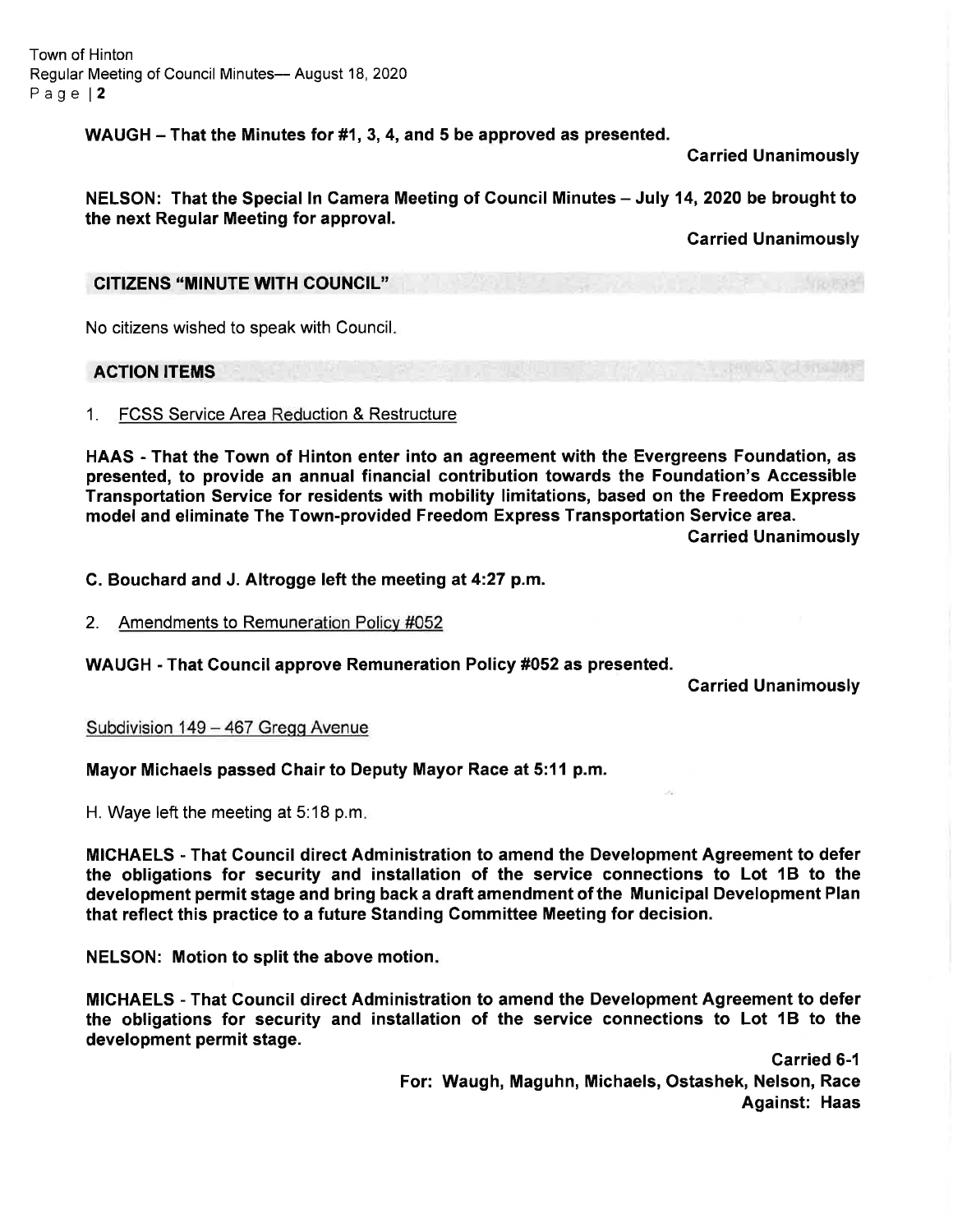Town of Hinton Regular Meeting of Council Minutes- August 18, 2020 Page 13

P. Vana joined the meeting in person at5:22 p.m. and C. Fox left the meeting.

WAUGH - That Council direct Administration to bring back an In-Fill Development Policy to a Standing Committee Meeting by March 31, 2021.

> Carried 6-1 For: Haas, Waugh. Maguhn, Michaels, Ostashek, Race Against: Nelson

Mayor Michaels assumed Chair at 5:30 p.m.

### INFORMATION ITEMS

1. Council lnformation Packages #1 , #2 and #3 for August 18, <sup>2020</sup>

A short break was called at 5:40 p.m

P. Vana joined the meeting by Zoom at 5:44 p.m.

The meeting resumed at 5:46 p.m

OSTASHEK - That Gouncil accept lnformation Packages #1, #2 and #3 for August 18, 2020 as information.

#### Carried Unanimously

### REPORTS FROM MAYOR, COUNCIL, CHIEF ADMINISTRATIVE OFFICER

1. Council Updates (Training, Conferences, Committees, Community Events)

Councillors reported on the various committees, meetings, and activities they attended since the last Regular Council meeting and what they plan on attending in the coming weeks.

2. Chief Administrative Officer Report

Emily Olsen, lnterim Chief Administrative Officer, provided an update on administrative matters

3. Administrative lnquiries

There were no Administrative lnquiries

### NOTICES OF MOTION

There were no Notices of Motion

#### IN CAMERA

HAAS - That the Regular Meeting of Council move In Camera at 6:01 p.m.

Garried Unanimously